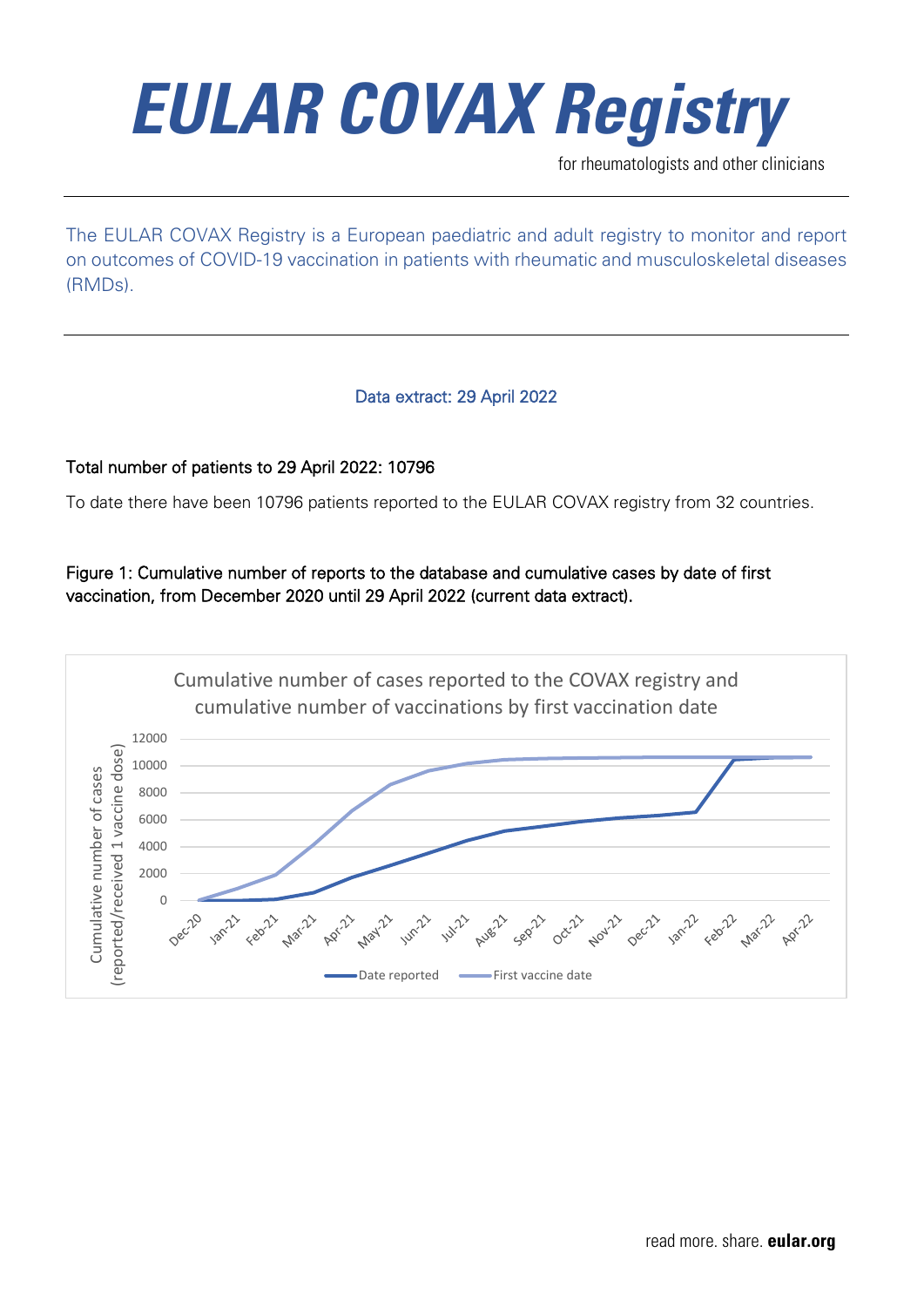

for rheumatologists and other clinicians

Figure 2: Number of cases in each country



read more. share. **eular.org**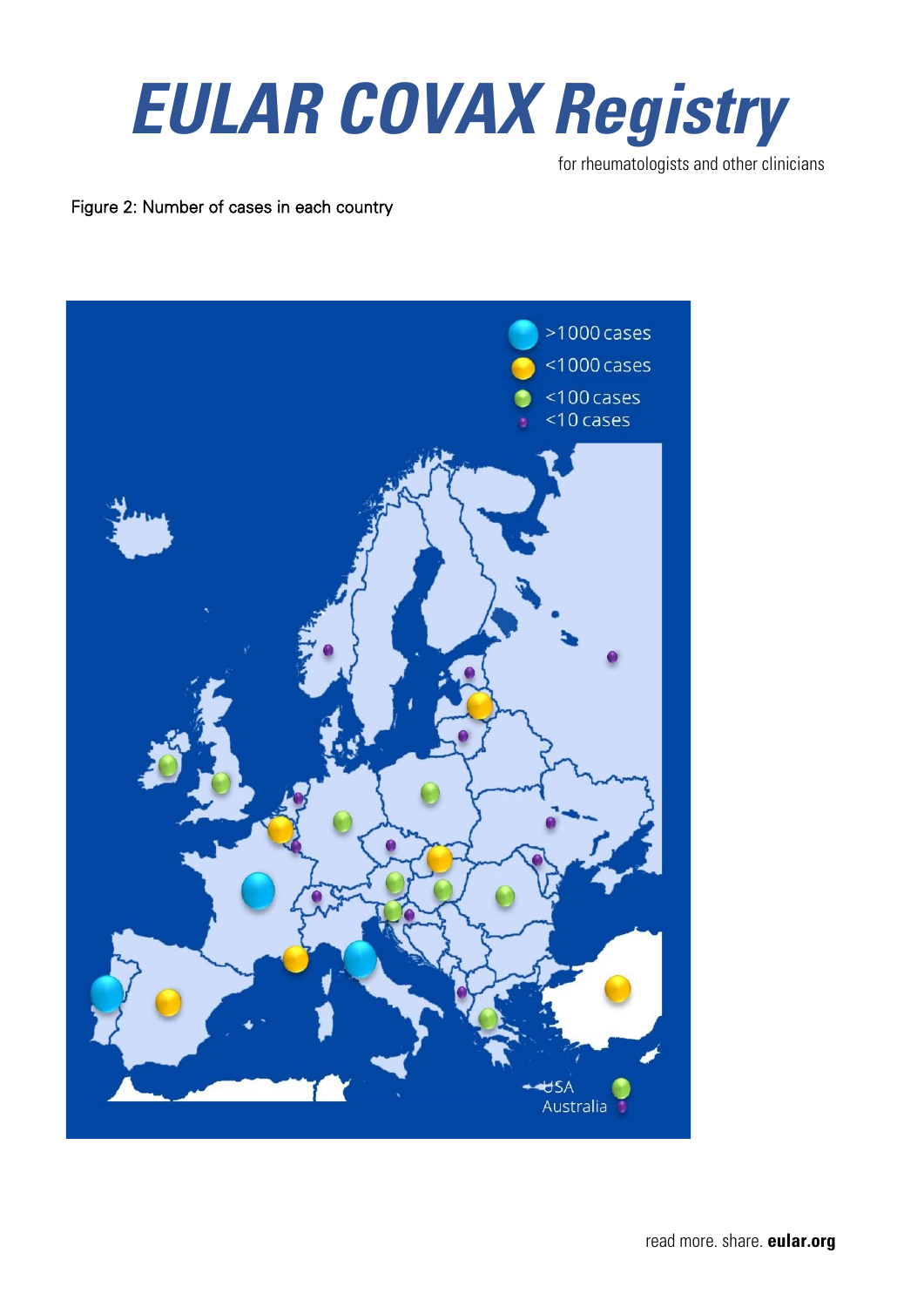for rheumatologists and other clinicians

#### Table 1: Patient Demographics

|                                                                              |                                                                                                                                                                                                                                                                                   | All patients                                                                                                                                                                                                                                                                                      |
|------------------------------------------------------------------------------|-----------------------------------------------------------------------------------------------------------------------------------------------------------------------------------------------------------------------------------------------------------------------------------|---------------------------------------------------------------------------------------------------------------------------------------------------------------------------------------------------------------------------------------------------------------------------------------------------|
| <b>Total number</b>                                                          |                                                                                                                                                                                                                                                                                   | 10796                                                                                                                                                                                                                                                                                             |
| Gender<br>N(% )                                                              | Female<br>Male<br>Other / Unknown                                                                                                                                                                                                                                                 | 7384 (68%)<br>3347 (31%)<br>65 (1%)                                                                                                                                                                                                                                                               |
| Age                                                                          | Median (IQR)<br>Range (min to max)                                                                                                                                                                                                                                                | 60 (48, 71)<br>11 to 102                                                                                                                                                                                                                                                                          |
| Age categories (years)<br>N(% )<br>Note: 8 patients are missing<br>age data. | < 18<br>18-40<br>41-60<br>61-more                                                                                                                                                                                                                                                 | 61 (1%)<br>1447 (13%)<br>4076 (38%)<br>5212 (48%)                                                                                                                                                                                                                                                 |
| Country<br>N(% )                                                             | Albania<br>Australia<br>Austria<br>Belgium<br>Croatia<br>Czech Republic<br>Estonia<br>France<br>Germany<br>Greece<br>Hungary<br>Italy<br>Latvia<br>Lithuania<br>Luxembourg<br>Monaco<br>Netherlands<br>Norway<br>Poland<br>Portugal<br>Republic of Ireland<br>Republic of Moldova | $1$ (<1%)<br>$2$ (<1%)<br>$16$ (<1%)<br>262 (2%)<br>$9$ (<1%)<br>$1$ (<1%)<br>$1$ (<1%)<br>2732 (25%)<br>$36 (=1%)$<br>$38 (< 1\%)$<br>$22 (< 1\%)$<br>1860 (17%)<br>451 (4%)<br>$4$ (<1%)<br>$3 (-1%)$<br>334 (3%)<br>$6$ (<1%)<br>$2$ (<1%)<br>$50 (=1%)$<br>3742 (35%)<br>84 (1%)<br>$1$ (<1%) |
|                                                                              | Romania<br>Russia                                                                                                                                                                                                                                                                 | 82 (1%)<br>$6$ (<1%)                                                                                                                                                                                                                                                                              |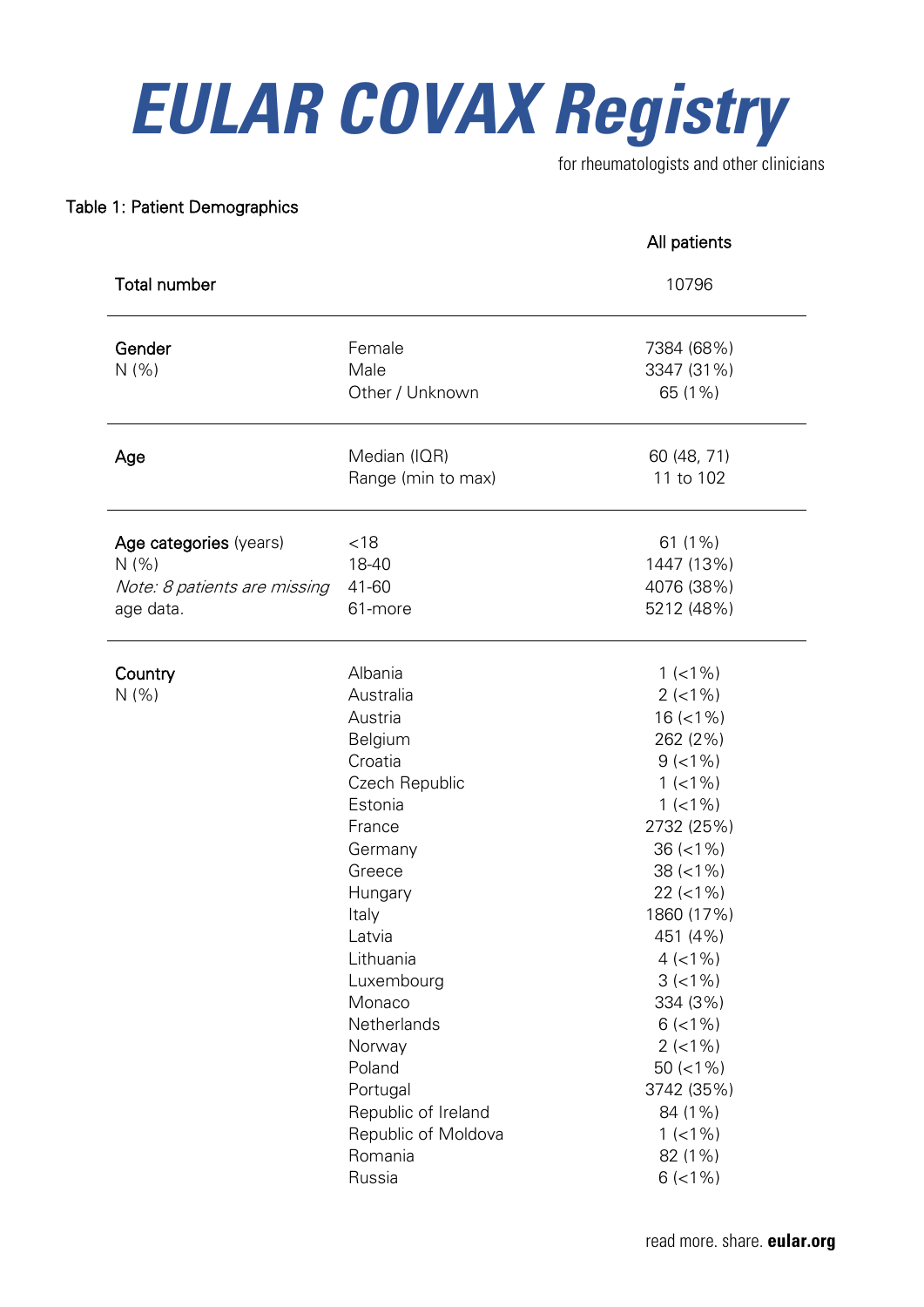for rheumatologists and other clinicians

| Slovak Republic                 | 521 (5%)     |
|---------------------------------|--------------|
| Slovenia                        | $14 (< 1\%)$ |
| Spain                           | 224 (2%)     |
| Switzerland                     | $6$ (<1%)    |
| Turkey                          | 181 (2%)     |
| Ukraine                         | $2(<1\%)$    |
| United Kingdom                  | $90(1\%)$    |
| <b>United States of America</b> | $13 (=1%)$   |
|                                 |              |

#### Table 2: Disease information

#### All Patients

| <b>Primary Rheumatology</b> | Rheumatoid Arthritis (RA)                                     | 3698 (34%)   |
|-----------------------------|---------------------------------------------------------------|--------------|
| Diagnosis                   |                                                               |              |
| N(% )                       | Spondyloarthritis (including Axial                            | 1948 (18%)   |
|                             | spondyloarthritis, other spondyloarthritis)                   |              |
|                             | Psoriatic arthritis                                           | 1232 (11%)   |
|                             | Systemic Lupus Erythematosus                                  | 770 (7%)     |
|                             | Osteoarthritis                                                | 366 (3%)     |
|                             | Sjogrens syndrome                                             | 353 (3%)     |
|                             | Polymyalgia rheumatica                                        | 306 (3%)     |
|                             | Systemic sclerosis                                            | 294 (3%)     |
|                             | Large vessel vasculitis (Giant cell arteritis,                | 197 (2%)     |
|                             | Takayasu arteritis)                                           |              |
|                             | Osteoporosis                                                  | 195 (2%)     |
|                             | ANCA-associated vasculitis (e.g., GPA, EGPA)                  | 168 (2%)     |
|                             | Juvenile idiopathic arthritis (not systemic)                  | 132 (1%)     |
|                             | Gout                                                          | 130 (1%)     |
|                             | Other inflammatory arthritis                                  | 130 (1%)     |
|                             | Inflammatory myopathy (e.g. dermatomyositis,<br>polymyositis) | 103 (1%)     |
|                             | Fibromyalgia                                                  | 102 (1%)     |
|                             | Undifferentiated connective tissue disease                    | 87 (1%)      |
|                             | <b>Behcets</b>                                                | 78 (1%)      |
|                             | Psoriasis                                                     | 70 (1%)      |
|                             | Sarcoidosis                                                   | 69 (1%)      |
|                             | Other mechanical RMD (e.g. tendinopathies, peri-              | 66 (1%)      |
|                             | articular disease)                                            |              |
|                             | Mixed connective tissue disease                               | $53 (< 1\%)$ |
|                             | Anti-phospholipid antibody syndrome                           | $45 (< 1\%)$ |
|                             | Other vasculitis                                              | $36 (< 1\%)$ |
|                             | Chronic mechanical back pain                                  | $28 (< 1\%)$ |
|                             | Monogenic autoinflammatory syndrome                           | $23 (< 1\%)$ |
|                             |                                                               |              |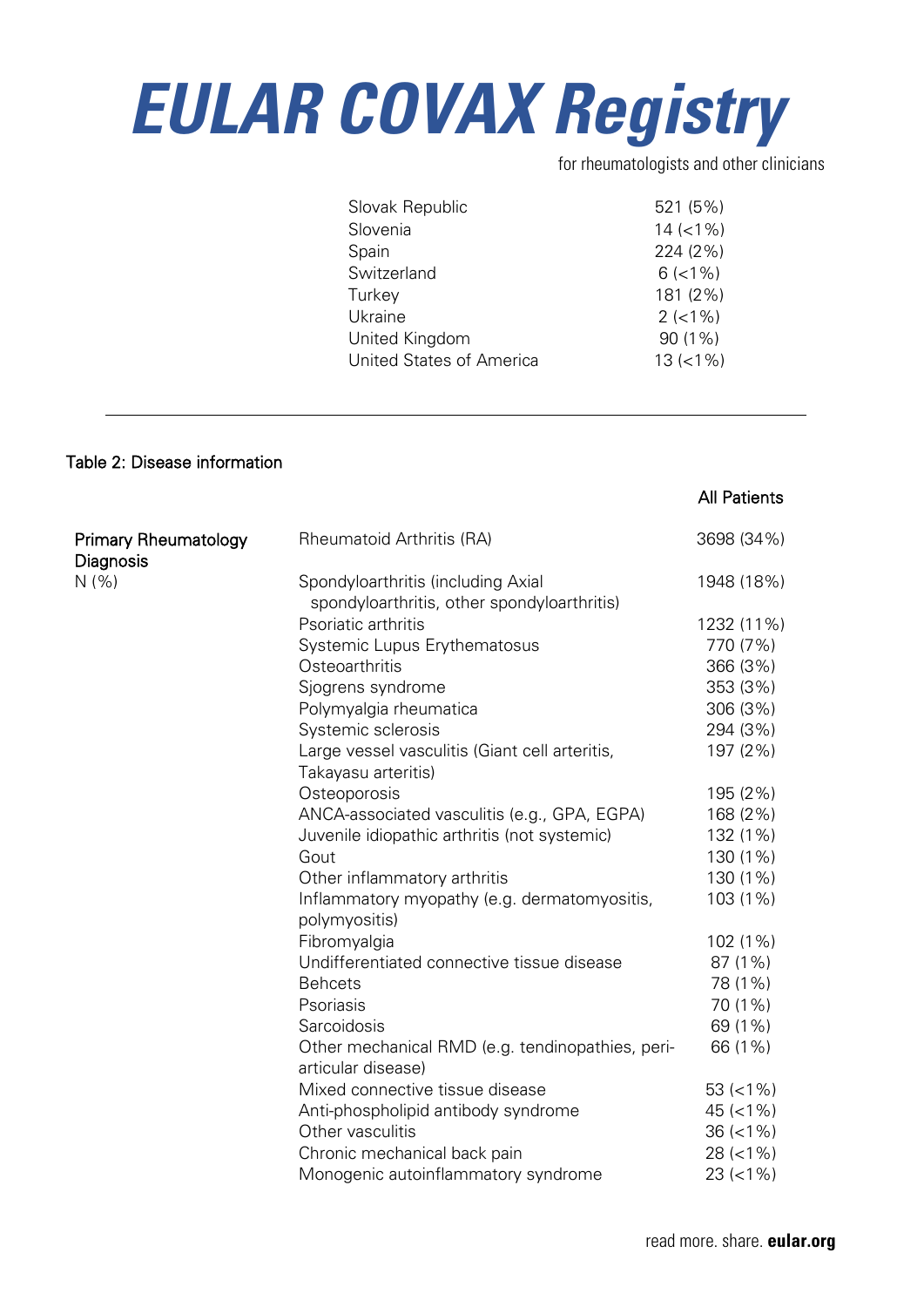for rheumatologists and other clinicians

|                                                                                              | Juvenile idiopathic arthritis (systemic)<br>Non-monogenic autoinflammatory syndrome<br>IgG4-related disease<br>Medium-vessel vasculitis<br>Radiculopathy or regional pain syndrome<br>Immune complex small-vessel vasculitis<br>Relapsing polychondritis<br>Chronic recurrent multifocal osteomyelitis<br>Ehlers-Danlos Syndromes (EDS) | $23 (< 1\%)$<br>$18 (< 1\%)$<br>$18 (< 1\%)$<br>$18 (=1%)$<br>$13 (=1%)$<br>$11 (< 1\%)$<br>$9$ (<1%)<br>$5(<1\%)$<br>$1$ (<1%) |
|----------------------------------------------------------------------------------------------|-----------------------------------------------------------------------------------------------------------------------------------------------------------------------------------------------------------------------------------------------------------------------------------------------------------------------------------------|---------------------------------------------------------------------------------------------------------------------------------|
| <b>COVID-19 Vaccine Type</b><br>N(% )                                                        | Pfizer/BioNTech<br>AstraZeneca/Oxford<br>Moderna<br>Vaccine combination (e.g. Pfizer + Moderna)<br>Janssen/Johnson & Johnson<br>Unknown<br>CoronaVac/Sinovac<br>Sputnik V<br>Other                                                                                                                                                      | 7053 (65%)<br>1461 (14%)<br>969 (9%)<br>705 (7%)<br>264 (2%)<br>251 (2%)<br>80 (1%)<br>$8 (< 1\%)$<br>$4$ (<1%)                 |
| <b>COVID-19 Vaccine Doses</b><br>N(% )<br>Note: 3 patients are<br>missing vaccine dose data. | One<br>Two<br>Three<br>Four<br>Unknown                                                                                                                                                                                                                                                                                                  | 1779 (16%)<br>7311 (68%)<br>1690 (16%)<br>11 $(< 1\%)$<br>$5(<1\%)$                                                             |
| Patient diagnosed with<br>COVID-19 after vaccination<br>N(% )                                | Yes<br>No<br>Unknown<br>Missing                                                                                                                                                                                                                                                                                                         | 309 (3%)<br>10111 (94%)<br>107 (1%)<br>269 (2%)                                                                                 |
| Rheumatic disease flare<br>following vaccination<br>N(% )                                    | Yes<br>No<br>Unknown                                                                                                                                                                                                                                                                                                                    | 330 (3%)<br>9663 (90%)<br>802 (7%)                                                                                              |
| Adverse event following<br>vaccination<br>N(% )                                              | Yes<br>No<br>Unknown<br>Missing                                                                                                                                                                                                                                                                                                         | 3643 (34%)<br>7004 (65%)<br>144 (1%)<br>$5(<1\%)$                                                                               |